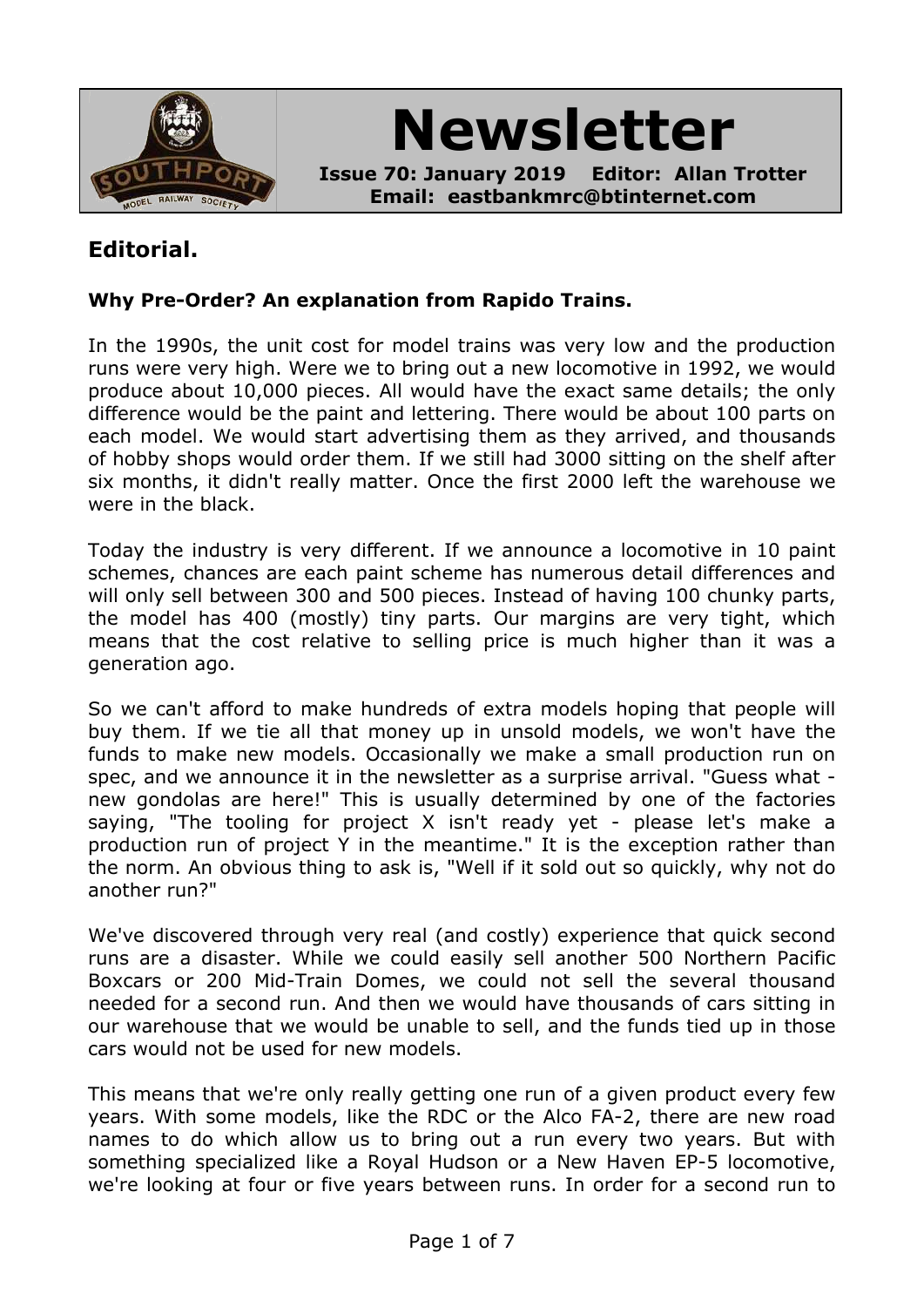work, there needs to be enough new people in the hobby who didn't get the model the first time around.

In summary, we're not trying to be jerks when we say "Sorry you missed that - you'll need to wait another five years." We're just reflecting the economic realities of this business. So if you read about a new Rapido product that interests you, please reserve your models before the deadline. You should not need to pay in advance. If a store asks you to pay in full upfront, find a new store. I can assure you the store isn't sending the money to us. You don't need to give anyone an interest-free loan.

So now you know.

### **Events Diary.**

| Tue 5 <sup>th</sup> Mar | Visit to Peter Clare. View layouts and making custom decals. |
|-------------------------|--------------------------------------------------------------|
| Tue ?? Apr              | Forty years of the 507's and 508's. Fred Kerr. Clubroom.     |

#### **Chairman's Report.**

In terms of club activities, a couple of days ago we had a most interesting on station architecture around the UK and Europe through the ages which was well attended by club members and the general public (we all but ran out of seats to sit on). We must thank Graham Whitehead for the time and effort he put into this and look forward to a further episode sometime next year. To come will be the annual party, this year to be held in the clubrooms.

I think I should mention here that for January and February, we will be meeting on Tuesday evenings as normal but the Friday evening meeting is moving to Thursday morning to make use of the better light for modelling purposes.

Earlier this month I was testing out a servo motor controller with its associated servo for point changing. I had built this on a small test section of track prior to transferring units onto the 2mm fine scale model that I have started. After a few false starts, I eventually managed to get the unit working as it should, changing the point in a most realistic manner. The next task was to fit a micro switch in to control the frog switching and was feeling quite pleased with myself at how things were panning out and had thoughts of making up another six units to fit on the layout. Before I did that, I did a final test run. Guess what? Yes you are right, it did not work. After a bit of perusal, I determined that the power supply was OK but the control board appeared dead. Luckily I managed to find Dave Fenton's e-mail (remember Dave gave us a talk about 3 years ago on his Mega point controllers) and after some correspondence (various suggestions for rebooting etc) he asked me to sent it back for him to have a look at.

The long and the short of it was that it needed to go to landfill since to find the faulty component on an out of date device was not feasible. As it turns out I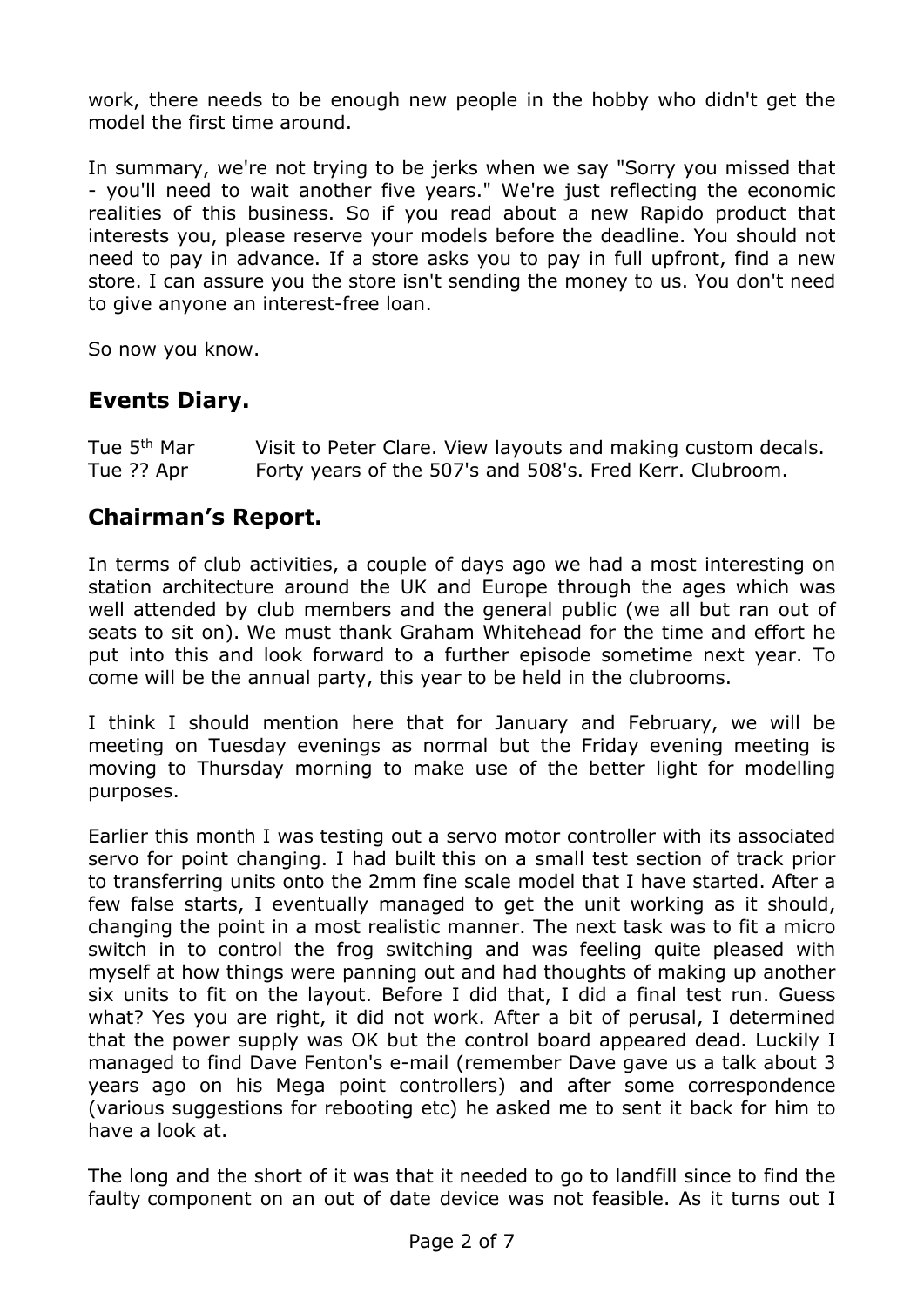was able to purchase an upgraded version of the control board at a special price so all was not lost. Watch this space to see how I got on with fitting it and its associated servos. **Ian Shulver.**

### **Secretary's Report.**

It is that quiet time between Christmas and New Year and your Secretary is in Porthmadog enjoying a steam-filled break adjacent to the Ffesty, which briefly comes to life for 8 days between Boxing Day and the 2<sup>nd</sup> January, before resuming its Winter rest, or in this case, the substantial track renewals that are taking place. Each year, the same slightly faded Christmas tinsel reappears in the carriages in preparation for Santa and lasts until the New Year, evoking a certain nostalgia as a Baileys' coffee warms us up as we cross the Cob…..

First of all, thanks to everybody for their Christmas cards and for attending our Christmas Party. You will have seen that despite the wet Autumn, we have been able to press ahead with the various Club projects.

The track has now been finalised and laid on Fishy Tales and the joining pieces have been manufactured. The track joints have been a major problem because nine of them are oblique and the fragile nature of the Peco code 75 sleeper base means that the traditional means of joining by means of either sliding fishplates or soldered butts were ineffective. A subsequent attempt to correct this by making separate jointing units (to obliterate the oblique angles) also foundered because of the fragility of the code 75 sleeper web.

The ultimate solution was to re-make the joining units using code 100 which shares the same sleeper size and spacing as its' stablemate, but has more robust chairs to hold the rail; however the height is greater and the nine joining units have had to be filed to reduce the height so as to ensure a smooth transition. The joining bases themselves were made out of thick black plasticard, but a problem then arose because the sleeper base for Peco track is made out of polythene to make it flexible (the points are polystyrene) and there is no adhesive which will stick to polythene. After a little thought the base was joined to the sleeper units with '60's Triang track pins as per the picture below:-



Lessons for the future include not using code 75 track for "portable" layouts and not designing oblique joins on baseboards. Anyway, Fishy Tales has now been dismantled and the carefully made joining bases stored with work on installing electrics, one baseboard at a time commencing in the New Year. This will enable work to proceed around it on completing the clubs' multi-gauge test track or the "Race Track" as our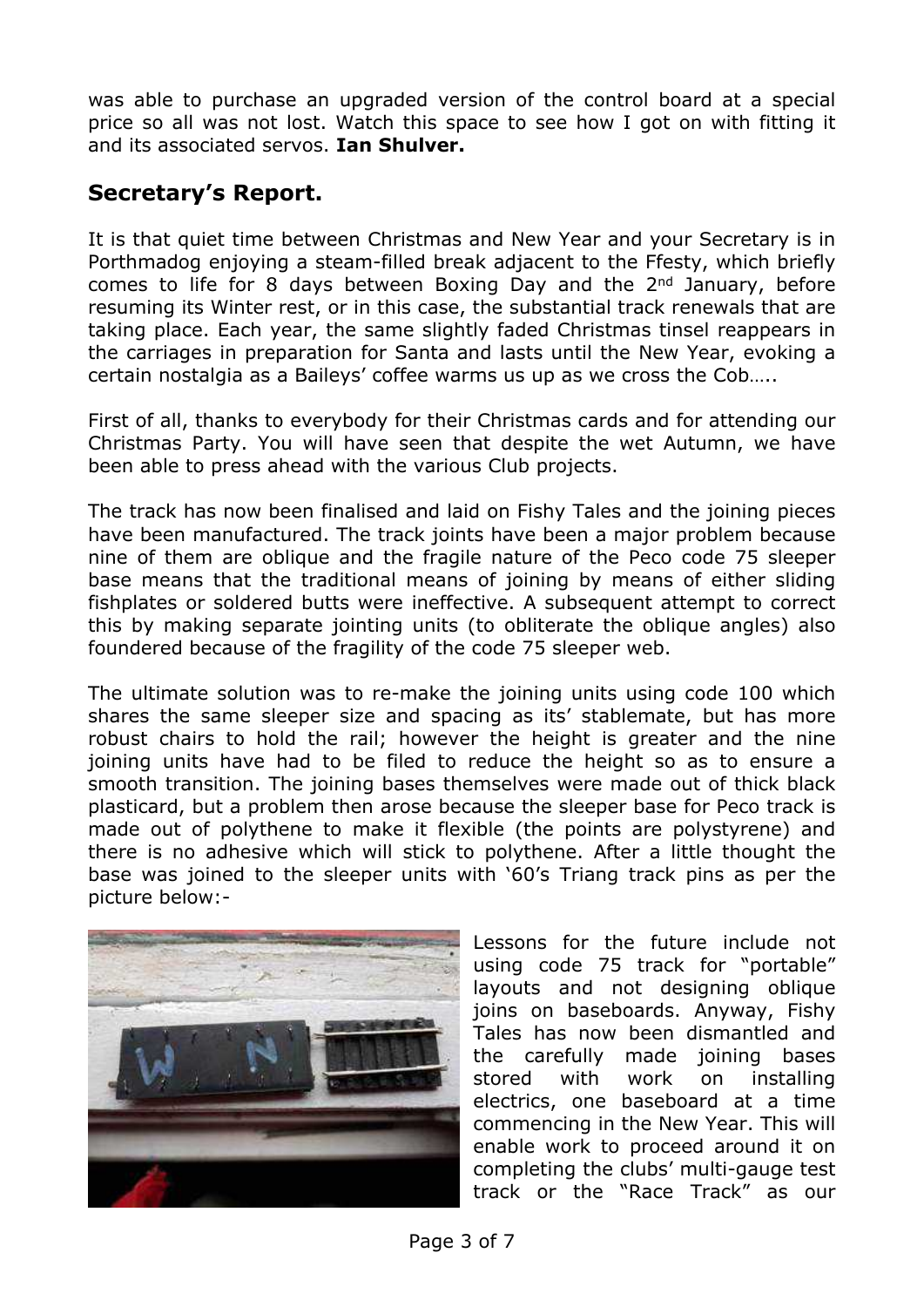Chairman calls it.

Apart from our Party, the enjoyable talk and all of the construction work, December has proved busy with the club receiving three substantial donations.

Firstly we were given a much cherished set of original Hornby clockwork O gauge items which we hope to use on our new 0 gauge test track.

Next we were kindly given a number of framed art prints of steam-age paintings from the Derbyshire area by an enthusiast who is down-sizing and moving south.



Finally, just before Xmas, a nice lady contacted me with a collection of mostly Hornby Dublo items. These latter are significant, not only for their intrinsic interest to us but also because they had belonged to her partner who was the firemen on one of the legs of the "Fifteen Guinea Special" which was the last official steam run on British Rail, some fifty years ago. Here is a picture of him leaning from the cab of what had been 'his'

engine.

It has been quite a long Secretary's report this month because a lot has happened, but it is very unlikely that I will be able to send much in next month or the month afterwards as I am going off on the final leg of my world voyage.

As a seven year old I was fascinated by the story of Captain Cook, not least because he was a northerner and sailed around the world in a collier from Yorkshire called Endeavour, surveying the coastline with such accuracy that his charts are still in use by the Admiralty today, 250 years later.

Over the last three winters we have been following Captain Cook, only aboard Black Watch rather than the Endeavour – and with the advantage of the Suez and Panama Canals. So this year, I will be flying to Australia on the 4th January, initially with my brother Simon (whom some of you have met), and when our ship arrives in Dubai, Simon will fly home to California and I will be joined by Fiona for the return through the Mediterranean, arriving in Southampton on 28th February. **Jim Ford.**

#### **Treasurer's Report.**

No report submitted.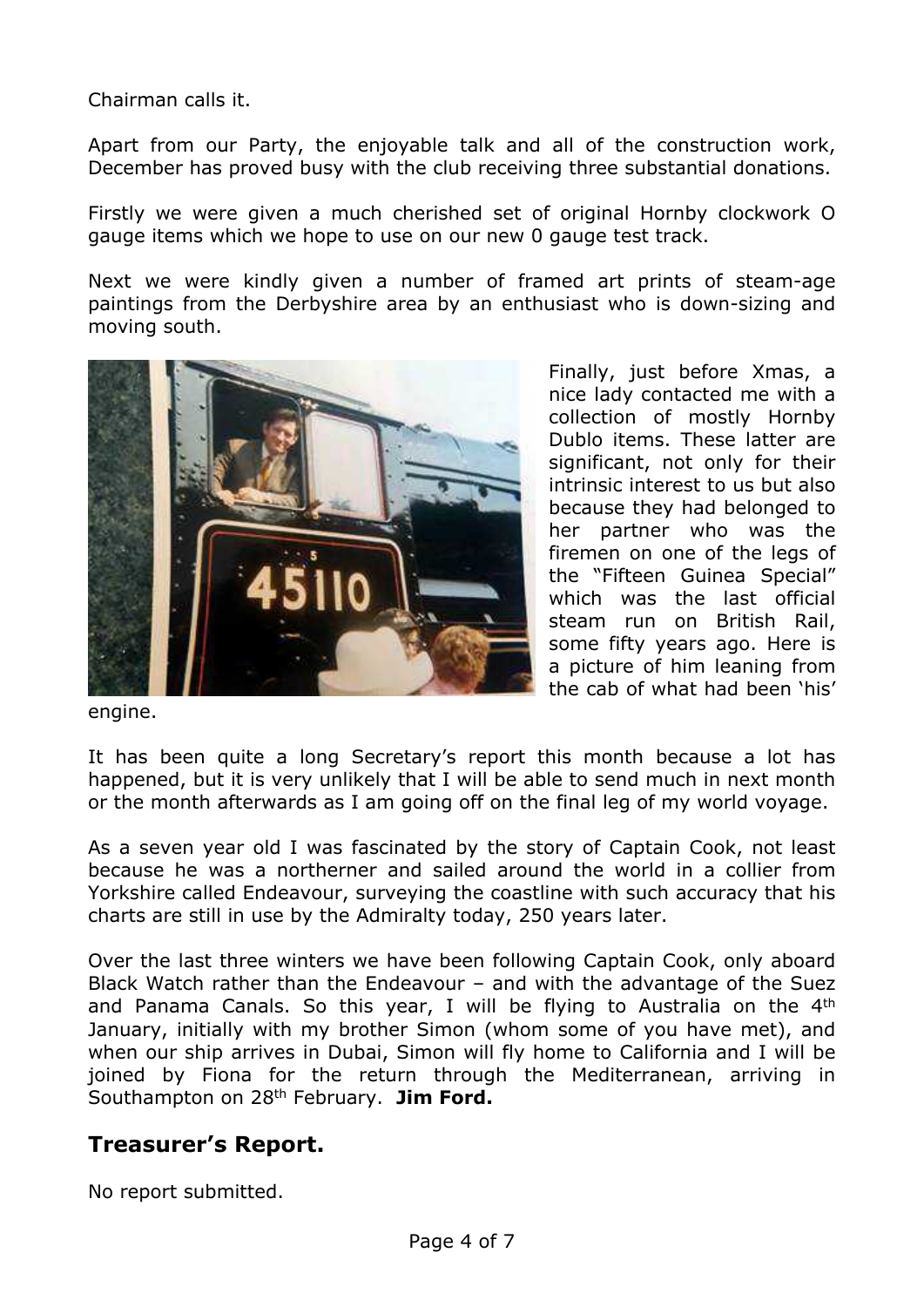# **Exhibition Coordinator's Report.**

No report submitted.

# **Tours & Events Organiser's Report.**

No events submitted.

# **Contributions by Members.**

# The Daily Telegraph

#### **Jools Holland's giant train set lovingly brings a lost world to life. Musician recreates the London of his youth as part of 100ft model railway at his home.**



Many musicians turn to unusual means to unwind and get away from the world of late nights and screaming fans. For Jools Holland, relaxing is building a 100ft model railway in the attic of his home.

Up a winding staircase in his Kent castle is a room that transports him back to his childhood, full of miniature buildings and painstakingly

painted trains. It took the pianist 10 years to build his model, which covers a journey from Berlin across the English Channel to London.



Holland told *Railway Modeller* magazine that he turned to model trains to escape from the hustle and bustle of his life, explaining: "There isn't a very good phone signal in here." He said he liked "sitting in a small chair and watching the trains go by" as a means to relax. The train set was a great source of joy and had also provided much amusement for his family and friends, he added. Holland has been fascinated with trains since childhood, when he had a "modest train set in the corner of a small room in a small house" as a

boy, a far cry from the gigantic layout he now controls. In the evenings, he builds trains and buildings before turning on some music, pouring a glass of wine and switching on the trains.

He began building the railway as a reflection of the Greenwich of his youth and based his first trains and buildings on photographs and paintings of London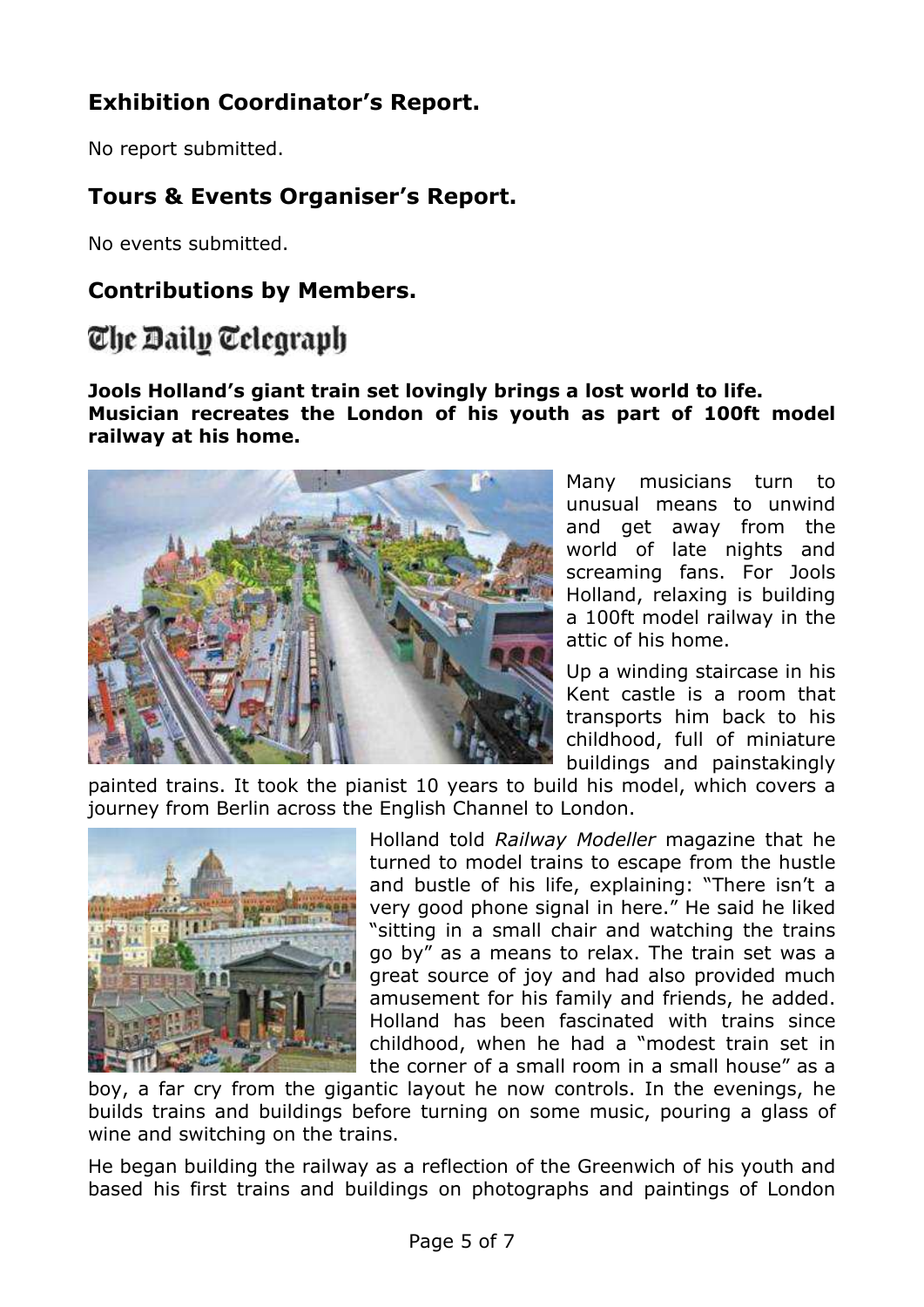during the 1960s.

He said: "To my mind, a model of a real place creates a personal take on history. Photographs can provide the stimulus but cannot evoke that special atmosphere in a way that models can."



Parts of London lost to history can be seen in miniature in his attic sanctuary, with reproductions of old landmarks and vintage adverts and not a skyscraper in sight.

He said he also enjoyed recreating London's demolished pubs – joking that he was reversing the trend of pubs closing down.

Other buildings include Euston Station, the Channel Tunnel, the Greenwich Observatory, a European container port and a 1960s KGB headquarters in Berlin. The trains take him backwards or forwards in time, depending on which way they are going, from the "tatty post-war London of the 1950s" to the present day.



"Each 10ft or so the scenes move chronologically along through the decades from the 1950s to the present," Mr Holland said. This gave me the great excuse to enjoy creating architectural capriccios, a working motorway network, underground rail connections and much more. Canal boats can be seen floating on water at a miniature version of the London Docklands, while bombed-out buildings – victims of the Blitz – have been faithfully recreated, along with a miniature version of a Piccadilly Line Tube station. There is even a model of the Greenwich house that appears in the opening titles of *Later with*

*Jools Holland*, his long-running BBC show. His work is not finished, however.